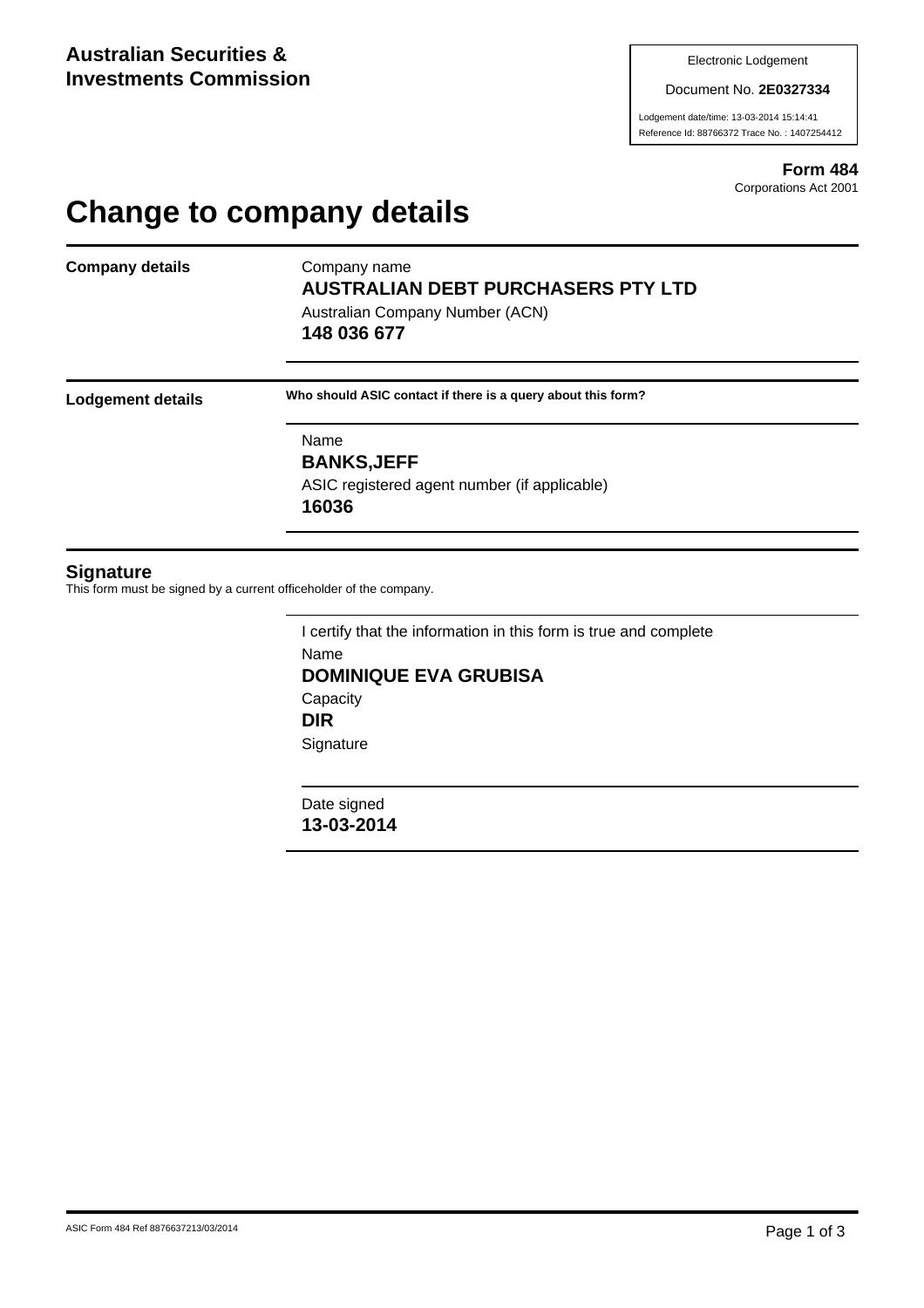## **A1 Change of address**

| <b>Registered office address</b><br>A change to the registered office<br>address takes effect either 7 days after<br>lodgement of the notice or a later date<br>specified in the notice. | <b>Registered office address</b>                         |                                                                                               |  |
|------------------------------------------------------------------------------------------------------------------------------------------------------------------------------------------|----------------------------------------------------------|-----------------------------------------------------------------------------------------------|--|
|                                                                                                                                                                                          | Address                                                  | UNIT 16 14 NARABANG WAY BELROSE<br><b>NSW</b><br>2085<br><b>Australia</b>                     |  |
|                                                                                                                                                                                          | <b>Effective Date</b>                                    | 13-03-2014                                                                                    |  |
|                                                                                                                                                                                          |                                                          | Does the company occupy the premises at the new registered office?                            |  |
|                                                                                                                                                                                          |                                                          | Yes                                                                                           |  |
|                                                                                                                                                                                          | Principal place of business address                      |                                                                                               |  |
|                                                                                                                                                                                          | Address                                                  | UNIT 16 14 NARABANG WAY BELROSE<br><b>NSW</b><br>2085<br><b>Australia</b>                     |  |
|                                                                                                                                                                                          | <b>Effective Date</b>                                    | 13-03-2014                                                                                    |  |
|                                                                                                                                                                                          | Officeholder details                                     | Company officeholder's residential address                                                    |  |
|                                                                                                                                                                                          | Given names                                              | <b>DOMINIQUE EVA</b>                                                                          |  |
|                                                                                                                                                                                          | Family name                                              | <b>GRUBISA</b>                                                                                |  |
|                                                                                                                                                                                          | <b>Birth Details</b><br>State (if born in Australia) NSW | Date of Birth 10-12-1969<br>City/town of Birth NORTH SYDNEY<br>Country of Birth Australia     |  |
|                                                                                                                                                                                          | Address                                                  | <b>400 BOBBIN HEAD ROAD NORTH</b><br>TURRAMURRA<br><b>NSW 2074</b><br><b>Australia</b>        |  |
|                                                                                                                                                                                          | <b>Effective Date</b>                                    | 13-03-2014                                                                                    |  |
| <b>Member's address</b><br>If there are more than 20 members in<br>a share class, only address change for<br>the top 20 need be notified.                                                | <b>Member's address</b>                                  |                                                                                               |  |
|                                                                                                                                                                                          | Member details                                           |                                                                                               |  |
|                                                                                                                                                                                          | Given names                                              | <b>DOMINIQUE EVA</b>                                                                          |  |
|                                                                                                                                                                                          | Family name                                              | <b>GRUBISA</b>                                                                                |  |
|                                                                                                                                                                                          | Address                                                  | <b>400 BOBBIN HEAD ROAD NORTH</b><br><b>TURRAMURRA</b><br><b>NSW 2074</b><br><b>Australia</b> |  |
|                                                                                                                                                                                          | <b>Effective Date</b>                                    | 13-03-2014                                                                                    |  |